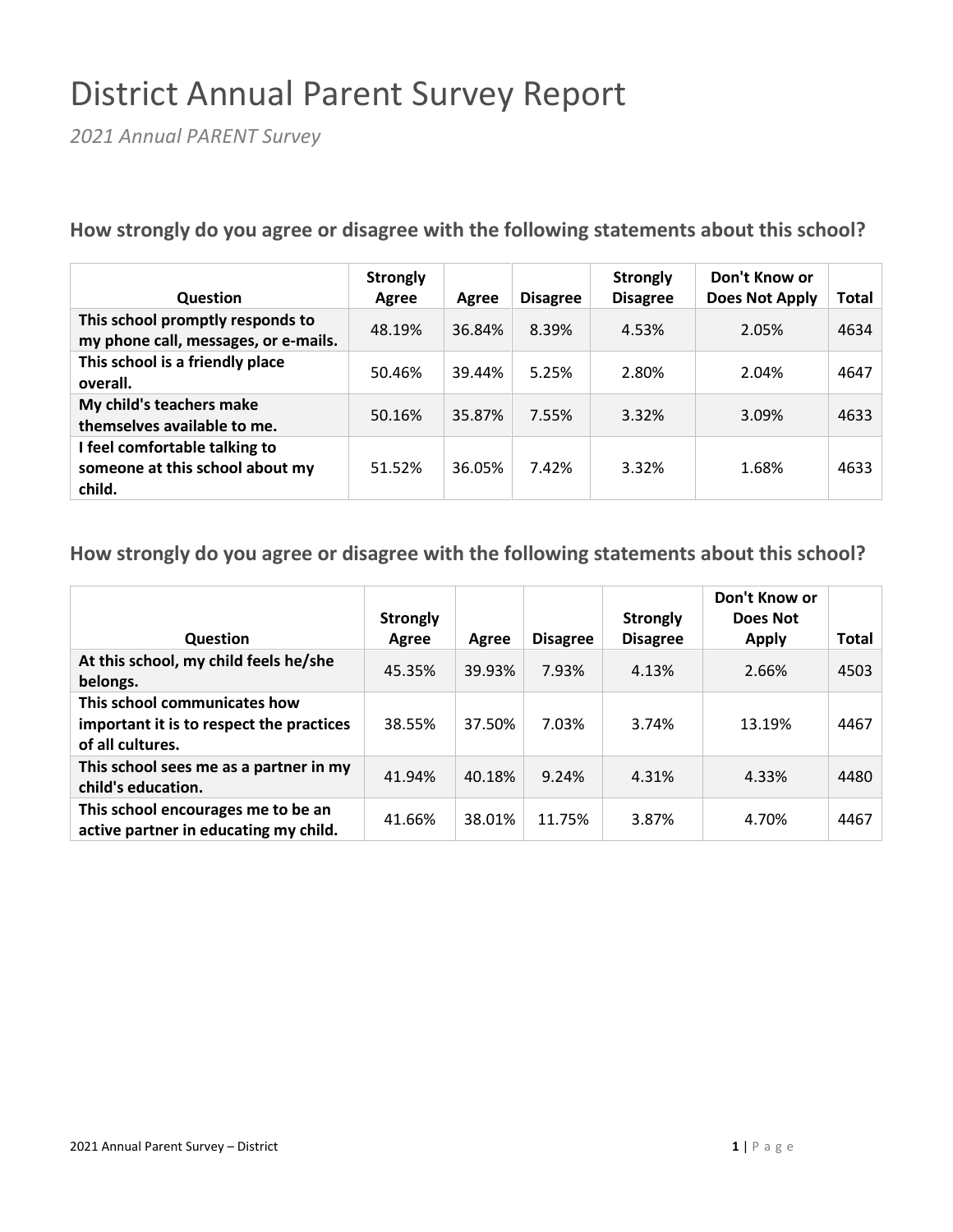**How strongly do you agree or disagree with the following statements about this school?**

|                                                                                                                                                                          | <b>Strongly</b> |        |                 | <b>Strongly</b> | Don't Know<br>or Does |              |
|--------------------------------------------------------------------------------------------------------------------------------------------------------------------------|-----------------|--------|-----------------|-----------------|-----------------------|--------------|
| Question                                                                                                                                                                 | Agree           | Agree  | <b>Disagree</b> | <b>Disagree</b> | <b>Not Apply</b>      | <b>Total</b> |
| I know what my child needs to learn at<br>his/her grade level or know where to find<br>the information.                                                                  | 35.84%          | 43.46% | 14.20%          | 4.27%           | 2.24%                 | 4289         |
| When I work with staff at this school they<br>use words I can understand about my child's<br>education and progress.                                                     | 49.39%          | 39.96% | 3.38%           | 1.86%           | 5.41%                 | 4292         |
| This school gives me enough information to<br>know if my child is making progress.                                                                                       | 41.61%          | 40.19% | 12.07%          | 4.80%           | 1.33%                 | 4290         |
| My recommendations and ideas are<br>included when discussing my child's<br>education.                                                                                    | 33.58%          | 34.87% | 10.18%          | 4.83%           | 16.53%                | 4282         |
| This school provides high quality services to<br>help students with social or emotional<br>needs.                                                                        | 31.23%          | 27.81% | 10.01%          | 6.83%           | 24.12%                | 4275         |
| This school helps me figure out what social<br>and emotional skills my child needs to<br>develop (e.g., self-control, problem solving,<br>or getting along with others). | 28.20%          | 27.64% | 14.65%          | 7.04%           | 22.47%                | 4273         |
| When my child does something good at<br>school, I usually hear about it from the<br>school.                                                                              | 27.52%          | 29.68% | 23.58%          | 11.93%          | 7.29%                 | 4266         |

**How strongly do you agree or disagree with the following statements about this school?**

|                                                                                                                                                                                                                                                                    | <b>Strongly</b> |        |                 | <b>Strongly</b> | Don't<br>Know or<br>Does Not |       |
|--------------------------------------------------------------------------------------------------------------------------------------------------------------------------------------------------------------------------------------------------------------------|-----------------|--------|-----------------|-----------------|------------------------------|-------|
| <b>Question</b>                                                                                                                                                                                                                                                    | Agree           | Agree  | <b>Disagree</b> | <b>Disagree</b> | Apply                        | Total |
| This school has high expectations for all<br>students.                                                                                                                                                                                                             | 44.51%          | 37.00% | 7.88%           | 3.84%           | 6.77%                        | 4224  |
| This school encourages all students to take<br>challenging classes no matter their race,<br>ethnicity, nationality, and/or cultural<br>background (e.g., accelerated courses,<br>advanced work programs, honor level courses,<br>gifted courses, AP or IB courses. | 39.96%          | 30.43% | 6.17%           | 3.50%           | 19.93%                       | 4229  |
| This school has quality programs for my child's<br>talents, gifts, or special needs.                                                                                                                                                                               | 40.34%          | 34.11% | 8.41%           | 3.93%           | 13.20%                       | 4219  |
| This school provides high quality services to<br>help students with social or emotional needs.                                                                                                                                                                     | 28.34%          | 24.31% | 10.20%          | 6.55%           | 30.60%                       | 4216  |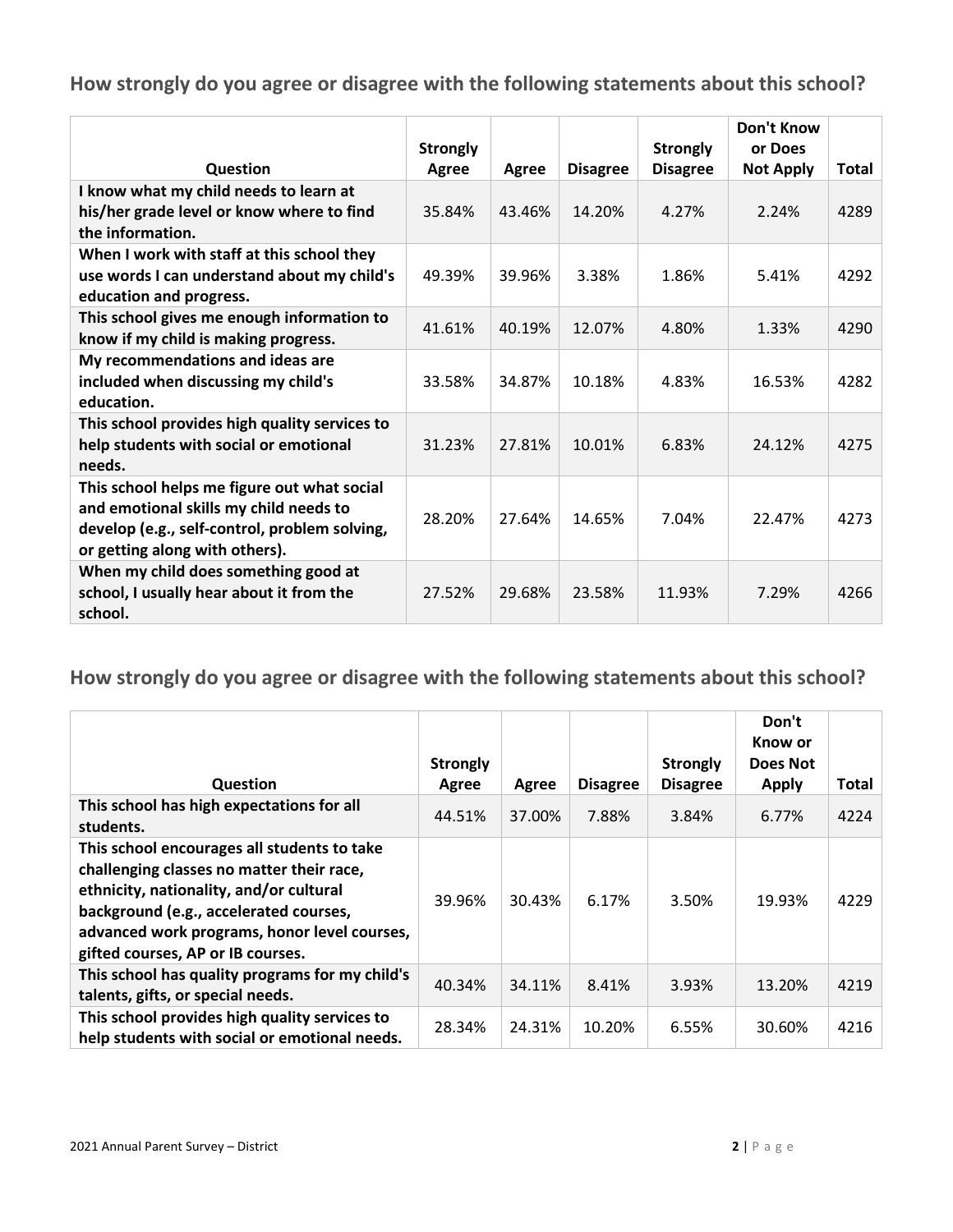**How strongly do you agree or disagree with the following statements about this school?**

| Question                                                                                                                                                                                                                 | <b>Strongly</b><br>Agree | Agree  | <b>Disagree</b> | <b>Strongly</b><br><b>Disagree</b> | Don't<br>Know or<br>Does Not<br><b>Apply</b> | Total |
|--------------------------------------------------------------------------------------------------------------------------------------------------------------------------------------------------------------------------|--------------------------|--------|-----------------|------------------------------------|----------------------------------------------|-------|
| This school takes effective measures to<br>ensure the safety of students.                                                                                                                                                | 49.29%                   | 38.56% | 5.16%           | 3.38%                              | 3.62%                                        | 4204  |
| This school has made it clear to my child what<br>he/she should do if there is an emergency,<br>natural disaster (tornado, flood) or a<br>dangerous situation (e.g., violent person on<br>campus) during the school day. | 47.78%                   | 38.98% | 2.74%           | 1.12%                              | 9.38%                                        | 4192  |
| I feel my child is safe going to or from this<br>school.                                                                                                                                                                 | 50.06%                   | 40.33% | 3.96%           | 2.26%                              | 3.38%                                        | 4195  |

**How strongly do you agree or disagree with the following statements about this school?**

| <b>Question</b>                                                          | <b>Strongly</b><br>Agree | Agree  | <b>Disagree</b> | <b>Strongly</b><br><b>Disagree</b> | Don't Know or<br><b>Does Not Apply</b> | <b>Total</b> |
|--------------------------------------------------------------------------|--------------------------|--------|-----------------|------------------------------------|----------------------------------------|--------------|
| The school building is clean and<br>well-maintained.                     | 48.84%                   | 36.93% | 3.01%           | 1.55%                              | 9.67%                                  | 4189         |
| <b>Adequate COVID safety</b><br>precautions are taken at this<br>school. | 49.83%                   | 35.25% | 4.31%           | 3.04%                              | 7.57%                                  | 4176         |

**This question is about bullying. Bullying happens when one or more students tease, threaten, spread rumors about, hit, shove or hurt another student. It is not bullying when students of about the same strength or power argue or fight or tease each other in a friendly way. Bullies are usually stronger, or have more friends or money, or some other power over the student being bullied. Usually, bullying happens over and over, or the student being bullied thinks it might happen over and over. How much of a problem is bullying at this school? Mark one response.**

| Response                     | Percentage |
|------------------------------|------------|
| Serious problem              | 8.84%      |
| Somewhat of a problem        | 28.56%     |
| Not a problem at all         | 26.03%     |
| Don't know or does not apply | 36.57%     |
| <b>Total</b>                 | 4187       |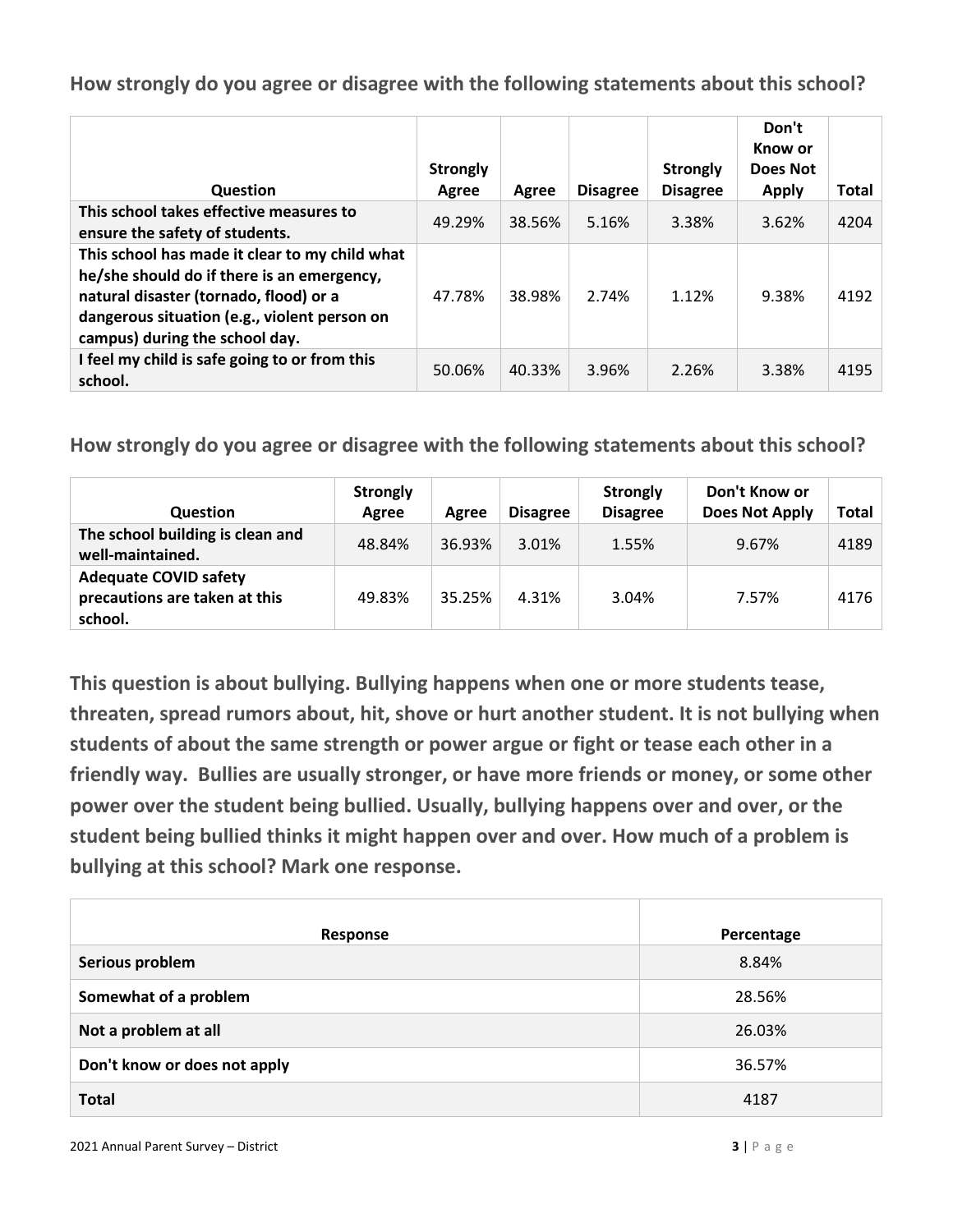**This question is about cyberbullying. Cyberbullying is bullying that takes place using electronic technology. Examples of cyberbullying include mean text messages or e-mails, rumors sent by e-mail or posted on social networking sites, and embarrassing pictures, videos, websites or fake profiles. How much of a problem is cyberbullying at this school? Mark one response.**

| Response                     | Percentage |
|------------------------------|------------|
| Serious problem              | 6.88%      |
| Somewhat of a problem        | 16.14%     |
| Not a problem at all         | 23.26%     |
| Don't know or does not apply | 53.73%     |
| <b>Total</b>                 | 4158       |

**How much of a problem is the following at this school? Mark one response.**

| <b>Question</b>                                                           | <b>Serious</b><br>problem | Somewhat of a<br>problem | Not a<br>problem at<br>all | Don't know or<br>does not apply | Total |
|---------------------------------------------------------------------------|---------------------------|--------------------------|----------------------------|---------------------------------|-------|
| Racial/ethnic conflict among<br>students is a problem at this<br>school.  | 4.28%                     | 11.60%                   | 45.00%                     | 39.12%                          | 4156  |
| <b>Physical fighting between students</b><br>is a problem at this school. | 4.47%                     | 16.03%                   | 41.96%                     | 37.54%                          | 4137  |

**How strongly do you agree or disagree with the following statements?**

|                                                                                                                                                                          | <b>Strongly</b> |        |                 | <b>Strongly</b> | <b>Don't Know</b><br>or Does Not |              |
|--------------------------------------------------------------------------------------------------------------------------------------------------------------------------|-----------------|--------|-----------------|-----------------|----------------------------------|--------------|
| <b>Question</b>                                                                                                                                                          | Agree           | Agree  | <b>Disagree</b> | <b>Disagree</b> | <b>Apply</b>                     | <b>Total</b> |
| This school makes frequent contact with<br>parents (e.g., athletic events, open house).                                                                                  | 38.78%          | 40.70% | 11.28%          | 5.60%           | 3.64%                            | 4123         |
| This school notifies parents or guardians<br>effectively in the case of a school-wide<br>emergency.                                                                      | 50.67%          | 38.17% | 3.47%           | 1.80%           | 5.90%                            | 4121         |
| This school communicates policies and<br>procedures clearly to parents or guardians.                                                                                     | 45.22%          | 41.23% | 7.67%           | 3.55%           | 2.33%                            | 4118         |
| This school gives me information about how<br>to get other services (i.e., childcare, parent<br>support, respite, WIC, food stamps,<br>emergency cash assistance, etc.). | 27.94%          | 25.27% | 10.99%          | 5.64%           | 30.16%                           | 4112         |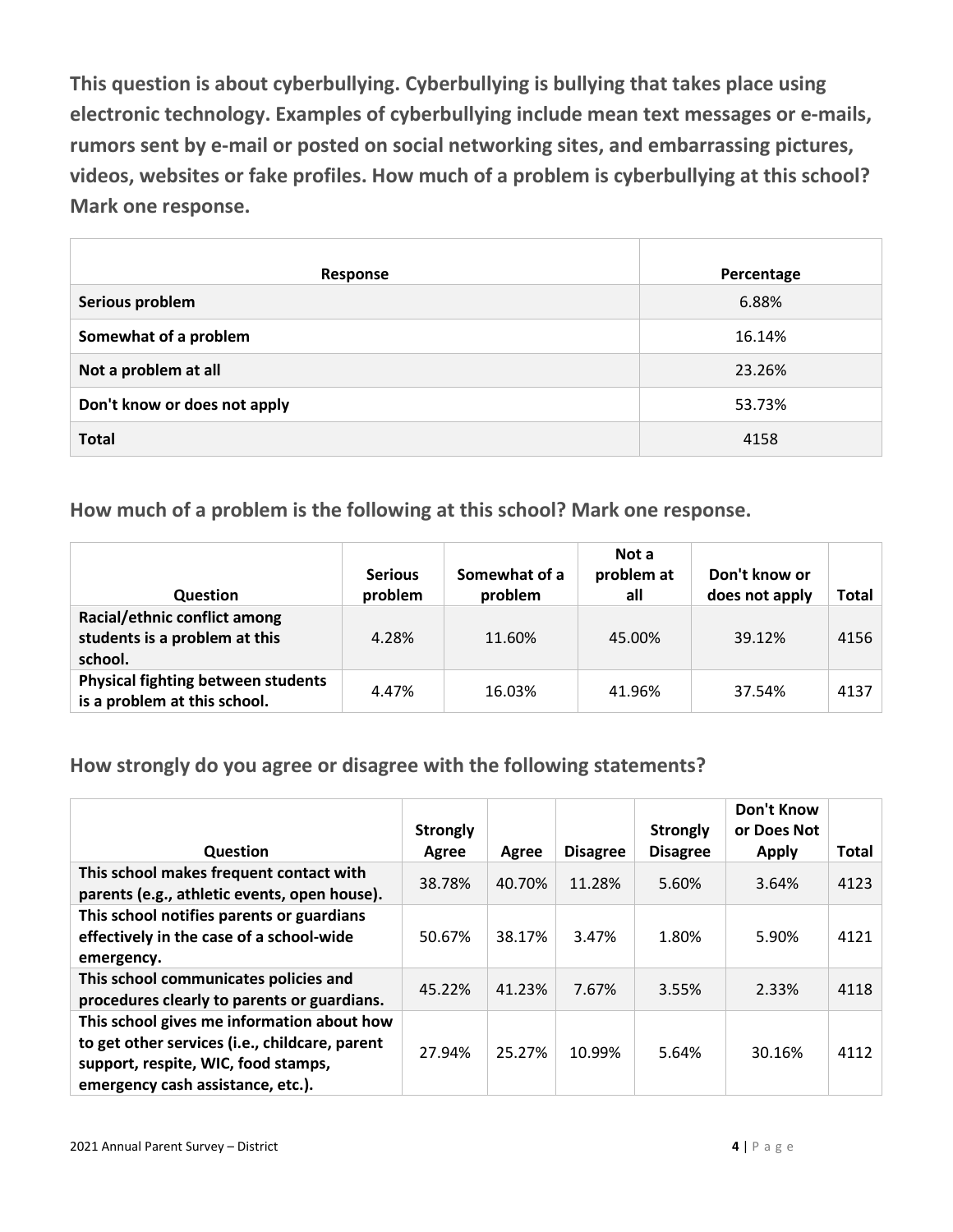**Where do you get general information about this school? Check all that apply.**

| Response                           | Percentage |
|------------------------------------|------------|
| Website                            | 19.06%     |
| Newsletter (print or electronic)   | 8.13%      |
| <b>Outbound phone call</b>         | 18.17%     |
| <b>Text messages</b>               | 17.07%     |
| <b>E-mail messages</b>             | 24.16%     |
| <b>Marquee</b>                     | 2.13%      |
| Remind or other communications app | 8.30%      |
| Other                              | 2.99%      |
| <b>Total</b>                       | 11906      |

**Where do you get information about your child's performance in school? Check all that apply.**

| Response                      | Percentage |
|-------------------------------|------------|
| <b>Teacher conference</b>     | 9.92%      |
| <b>Parent portal</b>          | 25.55%     |
| <b>Report cards</b>           | 21.04%     |
| <b>Progress report</b>        | 11.68%     |
| <b>Test score reports</b>     | 9.01%      |
| The teacher/school calls me   | 5.87%      |
| The teacher/school e-mails me | 14.49%     |
| Other                         | 2.43%      |
| <b>Total</b>                  | 11984      |